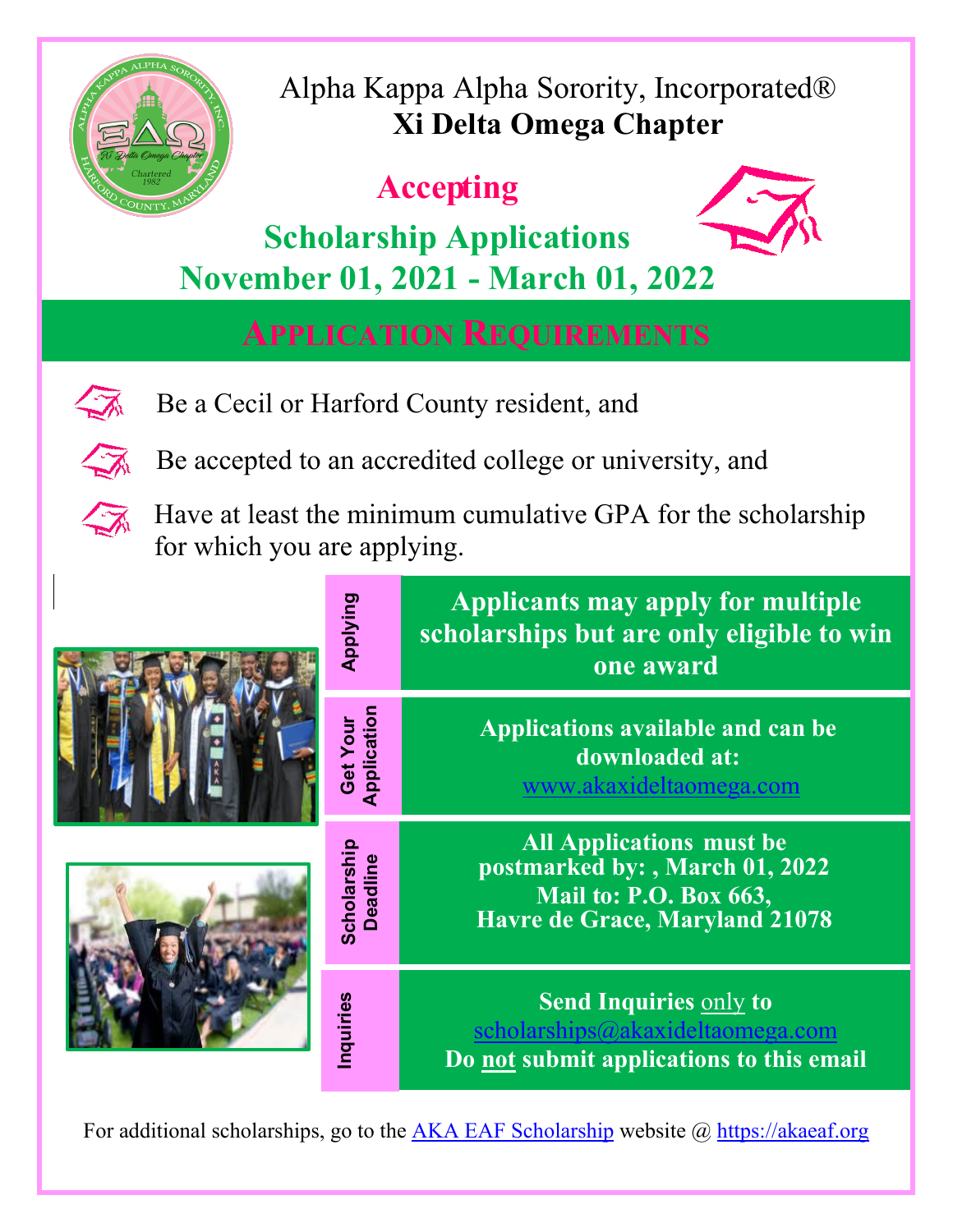

# Alpha Kappa Alpha Sorority, Incorporated® **Xi Delta Omega Chapter**

#### **SARA E. ROYE MEMORIAL SCHOLARSHIP Scholarship valued at \$3,000**

The recipient must meet the following criteria to qualify:

- 1) Be a Cecil or Harford County resident.
- 2) Be accepted to an accredited college/university.
- 3) Have at least a 3.5 cumulative grade point average.
- 4) A typewritten 250-word essay Topic: **How has the COVID-19 pandemic empowered you to make a difference?**
- 5) Two letters of recommendation from:
	- a) Guidance counselor or school faculty member and
	- b) Organization representative for community/volunteer service.
- 6) Official transcript.
- 7) Copy of respective college/university acceptance letter.

### **MILDRED G. STANSBURY MEMORIAL SCHOLARSHIP AWARD**

#### **Scholarship valued at \$2,000**

 $\_$  , and the state of the state of the state of the state of the state of the state of the state of the state of the state of the state of the state of the state of the state of the state of the state of the state of the

The recipient must meet the following criteria to qualify:

- 1) Be a Cecil or Harford County resident.
- 2) Be accepted to an accredited college/university.
- 3) Have at least a 3.0 cumulative grade point average.
- 4) A typewritten 250-word essay **Topic: How has the COVID-19 pandemic empowered you to make a difference?**
- 5) Two letters of recommendation from:
	- a) Guidance counselor or school faculty member and
	- b) Organization representative for community/volunteer service.
- 6) Official transcript.
- 7) Copy of respective college/university acceptance letter.

## **HISTORICALLY BLACK COLLEGE AND UNIVERSITY (HBCU) SCHOLARSHIP**

 $\_$  , and the set of the set of the set of the set of the set of the set of the set of the set of the set of the set of the set of the set of the set of the set of the set of the set of the set of the set of the set of th

#### **Scholarship valued at \$2,000**

The recipient must meet the following criteria to qualify:

- 1) Be a Cecil or Harford County resident.
- 2) Be accepted to an accredited Historically Black College or University.
- 3) Have at least a 3.0 cumulative grade point average.
- 4) A typewritten 250-word essay  **Topic: How has the COVID-19 pandemic empowered you to make a difference?**
- 5) Two letters of recommendation from:
	- a) Guidance counselor or school faculty member and
	- b) Organization representative for community/volunteer service.
- 6) Official transcript.
- 7) Copy of respective college/university acceptance letter.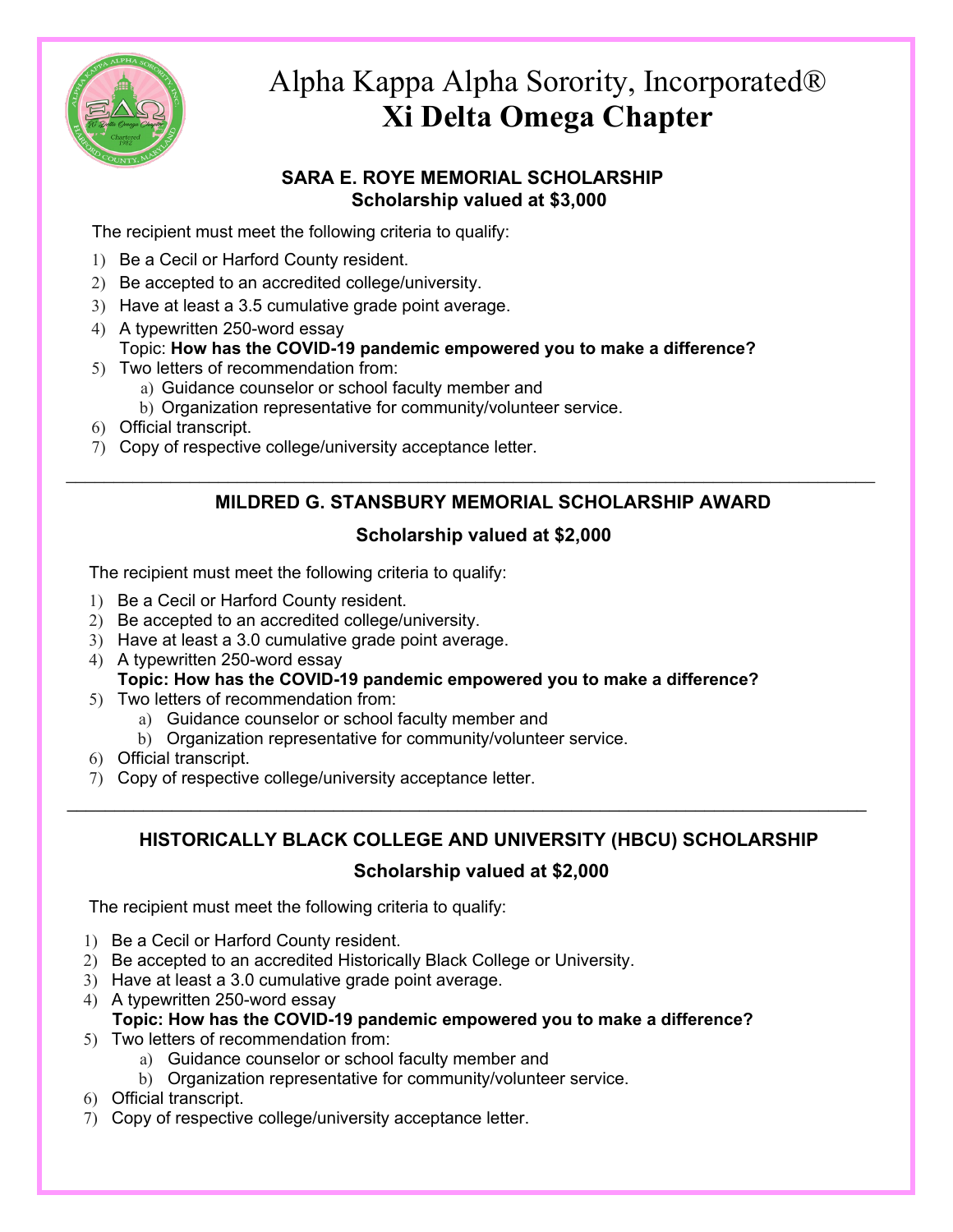#### **DORIS G. CAREY HONORARY BOOK AWARD SCHOLARSHIP Scholarship valued at \$1,000**

The recipient must meet the following criteria to qualify:

- 1) Be a Cecil or Harford County resident.
- 2) Be accepted to an accredited college/university.
- 3) Have at least a 3.0 cumulative grade point average
- 4) A typewritten 250-word essay, **"Topic: How has the COVID-19 pandemic empowered you to make a difference?**
- 5) Two letters of recommendation from:
	- a) Guidance counselor or school faculty member and
	- b) Organization representative for community/volunteer service.
- 6) Official transcript.
- 7) Copy of respective college/university acceptance letter.

#### **NOTE:**

**All scholarship monies will be sent directly to the college/university financial aid office.**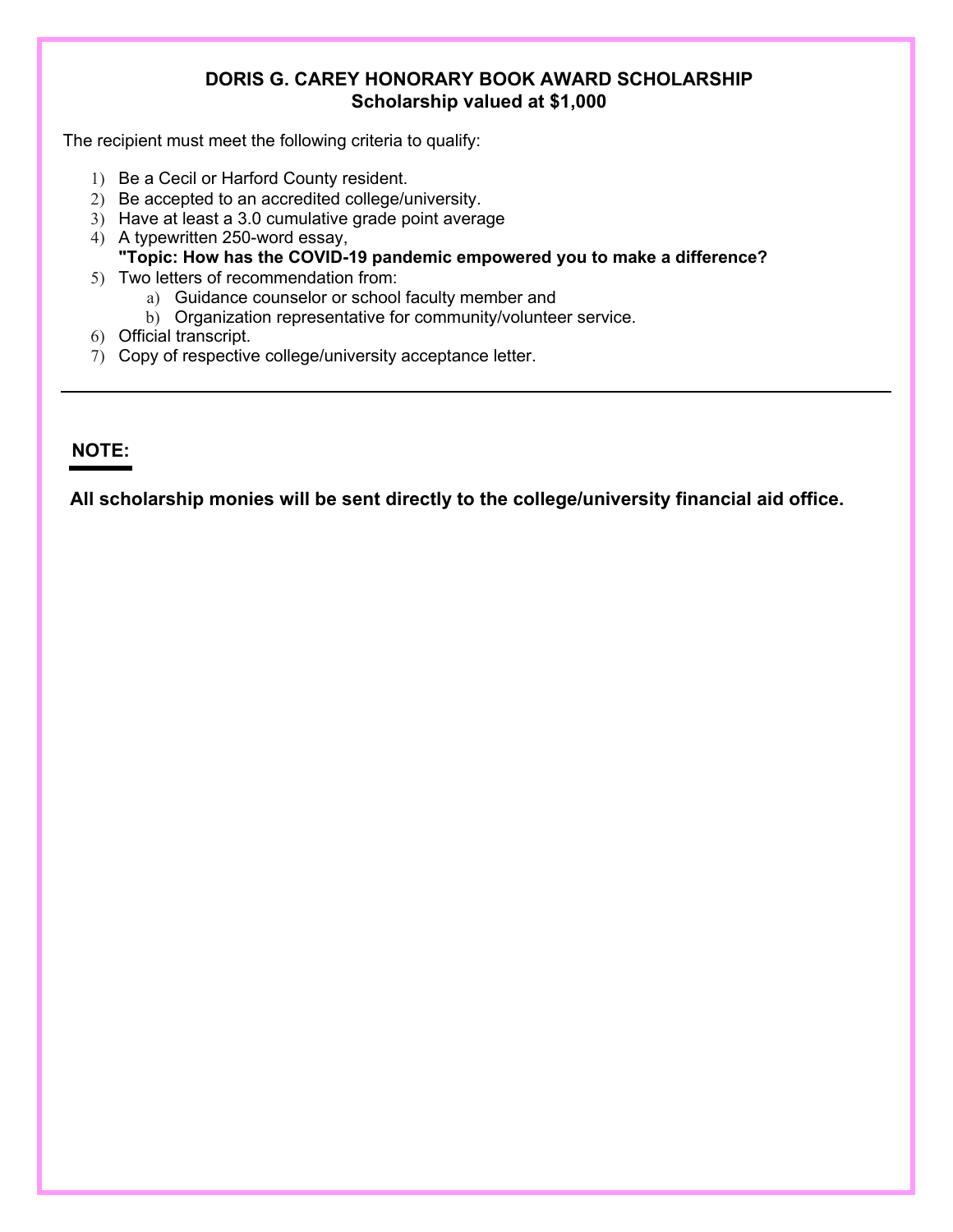| ENPEA ALPHA SORORIA                            |  |
|------------------------------------------------|--|
|                                                |  |
| atta Omega Chapter<br>TRESCRIPTION OF THE MANY |  |
|                                                |  |

## Alpha Kappa Alpha Sorority, Incorporated® **Xi Delta Omega Chapter**

# **Scholarship Application**

Please select the scholarship(s) you are applying to:

| Sara E. Roy Memorial Scholarship - Scholarship valued at \$3,000 |  |
|------------------------------------------------------------------|--|
|------------------------------------------------------------------|--|

Mildred G. Stansbury Memorial Scholarship - Scholarship valued at \$2,000

Historically Black College and University (HBCU) Scholarship - Scholarship valued at \$2,000

Doris G. Carey Honorary Book Award Scholarship - Scholarship valued at \$1,000

**Note: You may apply to several scholarships, however, you can only be selected for one.**

| <b>Personal Information</b>                                       |                                                 |
|-------------------------------------------------------------------|-------------------------------------------------|
| NAME:                                                             |                                                 |
| <b>HOME ADDRESS:.</b><br>(Complete home/mailing address required) |                                                 |
| <b>HOME PHONE:</b>                                                | EMAIL:                                          |
| <b>CELL PHONE:</b>                                                |                                                 |
| DOB:                                                              | <b>GENDER:</b><br><b>Female</b><br>Male         |
| ETHNICITY:                                                        | <b>No</b><br><b>U.S. Citizen:</b><br><b>Yes</b> |
|                                                                   |                                                 |
| Oakaal lafamaattan                                                |                                                 |

### **School Information:**

NAME & ADDRESS OF CURRENT HIGH SCHOOL:

CURRENT G.P.A.: CUMULATIVE G.P.A.:

LIST TOP 4 SCHOOL ACTIVITIES AND HONORS RECEIVED DURING HIGH SCHOOL TENURE (Specify leadership roles and awards received).